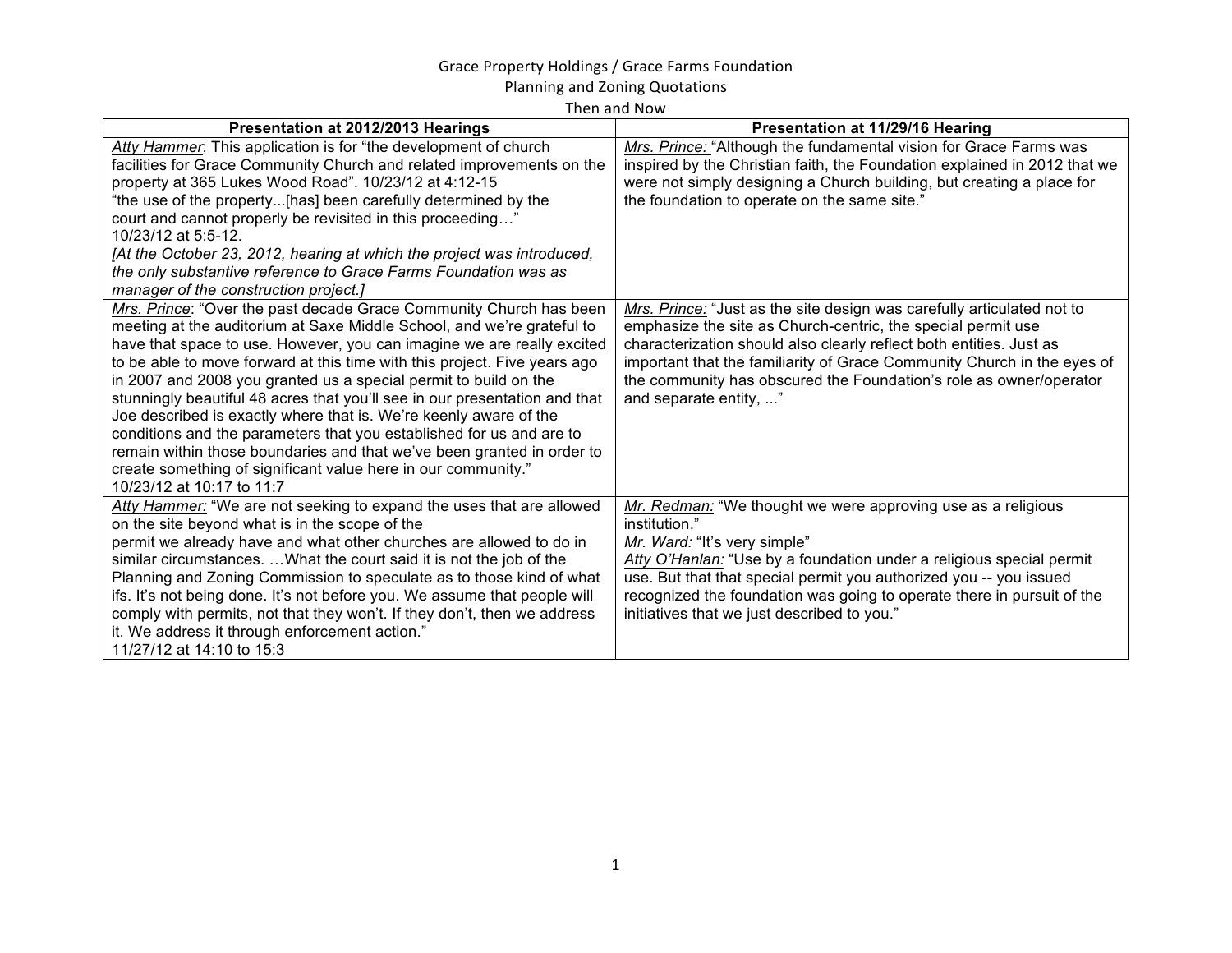## Grace Property Holdings / Grace Farms Foundation

Planning and Zoning Quotations

Then and Now

| Presentation at 2012/2013 Hearings                                           | Presentation at 11/29/16 Hearing                                            |
|------------------------------------------------------------------------------|-----------------------------------------------------------------------------|
| Atty Hammer: "And very briefly, because they have raised it, they spent      | Atty O'Hanlan: "What this application seeks to do is not to expand          |
| a lot of time, they've submitted some materials from the website of          | anything that Grace Farms Foundation is doing. We seek to refine the        |
| Grace Farms Foundation, I just want to address that as well.  All of the     | uses Grace Farms Foundation is operating under because in its first         |
| activities that are going to be conducted on this property are going to be   | year of operations it has discovered that it falls more appropriately       |
| consistent with the permits that you have previously granted and again,      | under a philanthropic institution and/or club or organization use than      |
| with some nonprofit use just like other churches in New Canaan do.           | under the religious institution use."  "Grace Farms Foundation is, as       |
| also just want to mention that the Board of Grace Farms                      | was shown to you in 2012, a independent philanthropic organization. It      |
| Foundation is primarily comprised of members of the church, and the          | is not a religious institution."  "It's coming to you and asking for a      |
| foundation supports a number of nonprofit organizations, and again,          | special use that invites your oversight in a way that a religious use does  |
| you've been given lots of pages from the website, you know, the              | not. And the reason it is doing that is because that's the truth of what's  |
| implication somehow being that these organizations will be taking over       | going on at Grace Farms. And that's what Grace Farms Foundation is          |
| the site. The fact of the matter is Grace Farms Foundation provides          | about and that what was – one of the reasons for the application in         |
| financial support to these organizations, all of which are                   | 2012."                                                                      |
| headquartered and operated elsewhere."                                       | [Emphasis added].                                                           |
| 11/27/12 at 16:2 to 17:21                                                    |                                                                             |
| Mr. Prince: "Grace Property Holdings still owns the property and the         | Mrs. Prince: "You will recall in 2012, Grace Property Holdings LLC,         |
| permits. The permits are for Grace Community Church, and the usages          | which was clearly owned by Grace Farms Foundation was the                   |
| are related to religious services and ancillary activities of the church. So | applicant. Not Grace Community Church. The vision expressed for             |
| the only thing that changed [since 2007] is that the owner of the            | Grace Farms in 2012 remains unchanged."                                     |
| property shifted from individuals to a foundation." 12/18/12 at 15:8-14      |                                                                             |
| "So we anticipate that our activities will be very normal in relation        |                                                                             |
| to what churches do, and they have not changed since we originally           |                                                                             |
| filed our application."                                                      |                                                                             |
| 12/18/12 at 15:16                                                            |                                                                             |
| Comm. Goodwin to Mr. Prince: "you're not necessarily bringing groups         | Mrs. Prince: "From the beginning we anticipated a degree of separation      |
| in. You're not necessarily having conferences etcetera, etcetera. It's       | between Grace Community Church and the work of the Foundation               |
| been implied that you would do that. Is that correct or not?"                | would be necessary. Too close an affiliation could restrict the             |
| Mr. Prince: "We would only do it, we would only do that as a facilitator     | Foundation's ability to serve its philanthropic goals, because many of      |
| for the church, because we are there -the church doesn't have the            | the recipients are local not for profit organization or, in the case of the |
| ability to operate this property. We are doing this on behalf of the         | social justice initiatives programs, are government institutions."          |
| church.  And so we would only do that with, in conjunction with the          |                                                                             |
| church."                                                                     |                                                                             |
| Comm. Goodwin: "so activities specific to the church, but you wouldn't       |                                                                             |
| be doing a conference where, I don't know, third                             |                                                                             |
| world -"                                                                     |                                                                             |
| Mr. Prince: "That's not the point of what we're doing."                      |                                                                             |
| 12/18/12 at 19:11 to 20:21                                                   |                                                                             |